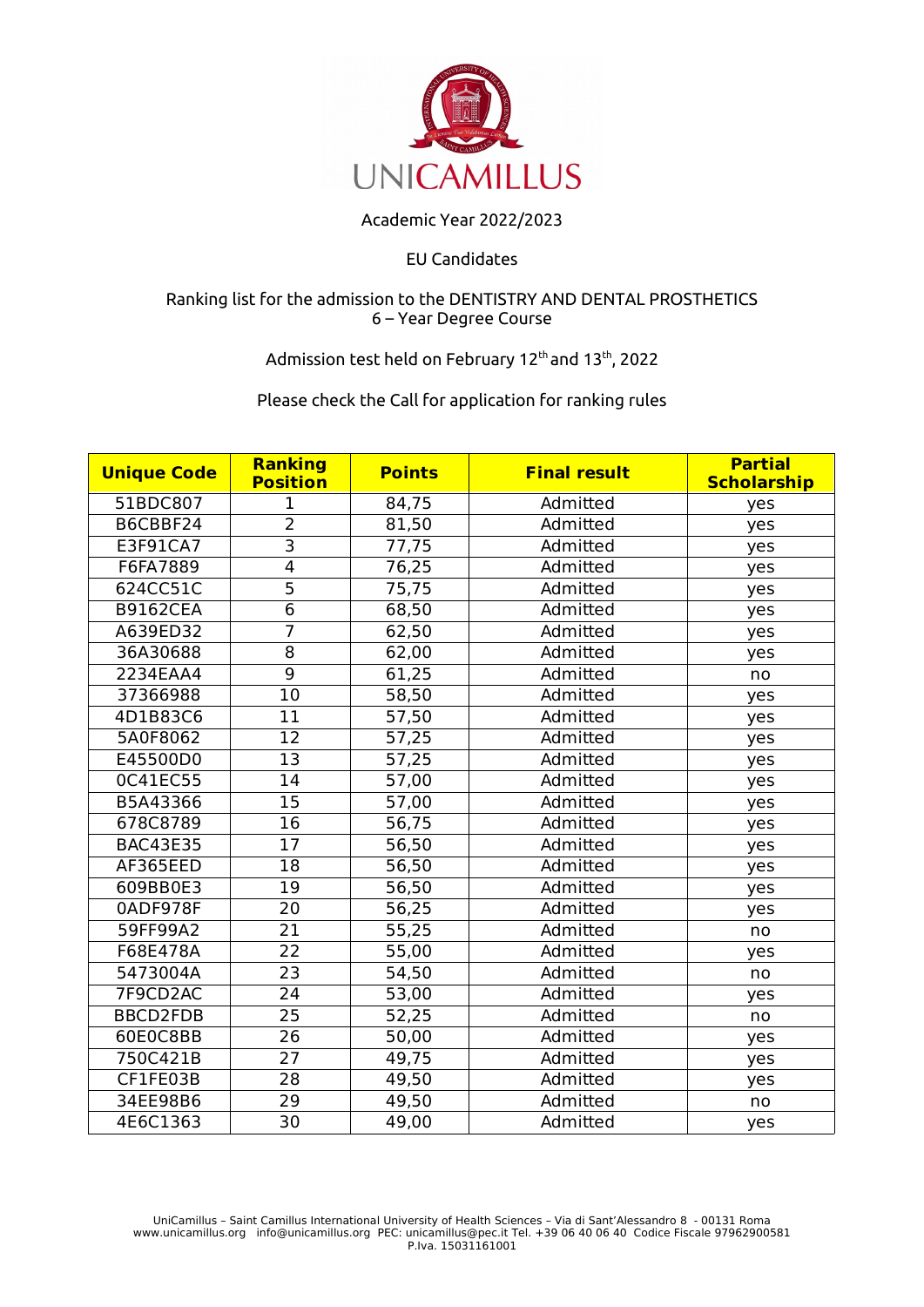

| <b>Unique Code</b> | <b>Ranking</b><br><b>Position</b> | <b>Points</b> | <b>Final result</b> | <b>Partial</b><br><b>Scholarship</b> |
|--------------------|-----------------------------------|---------------|---------------------|--------------------------------------|
| D923B861           | 31                                | 48,50         | Admitted            | yes                                  |
| DC2F3791           | 32                                | 48,50         | Admitted            | no                                   |
| 65E2CF1D           | 33                                | 48,25         | Admitted            | no                                   |
| 86BF78A8           | 34                                | 48,00         | Admitted            | yes                                  |
| BEDA3E95           | 35                                | 46,50         | Admitted            | yes                                  |
| 1D67F6F8           | 36                                | 45,75         | Admitted            | yes                                  |
| 5BBA1C44           | 37                                | 45,75         | Admitted            | yes                                  |
| 23839C8C           | 38                                | 45,25         | Admitted            | yes                                  |
| B791A435           | 39                                | 45,25         | Admitted            | yes                                  |
| C1085778           | 40                                | 45,00         | Admitted            | yes                                  |
| 421D1048           | 41                                | 45,00         | Admitted            | no                                   |
| 3DE563FF           | 42                                | 44,75         | Admitted            | no                                   |
| FF3378A1           | 43                                | 44,00         | Admitted            | no                                   |
| 91B2275A           | 44                                | 44,00         | Admitted            | yes                                  |
| 271E01F6           | 45                                | 44,00         | Admitted            | no                                   |
| 86A50F9C           | 46                                | 42,50         | Admitted            | no                                   |
| 82673667           | 47                                | 42,25         | Admitted            | no                                   |
| CD469CBE           | 48                                | 42,25         | Admitted            | yes                                  |
| 522B3EC0           | 49                                | 42,00         | Admitted            | yes                                  |
| 6D82F3CF           | 50                                | 41,50         | Admitted            | yes                                  |
| F4BBF0BE           | 51                                | 41,00         | Admitted            | yes                                  |
| 5AAC6464           | 52                                | 41,00         | Admitted            | no                                   |
| E6E62993           | 53                                | 40,75         | Admitted            | yes                                  |
| 1A6289EB           | 54                                | 40,50         | Admitted            | yes                                  |
| 5113D5C1           | 55                                | 39,75         | Admitted            | no                                   |
| CA9F0228           | 56                                | 39,50         | Admitted            | no                                   |
| 1F785C27           | 57                                | 39,00         | Admitted            | no                                   |
| 58D2FF03           | 58                                | 39,00         | Admitted            | yes                                  |
| 927D1D80           | 59                                | 38,75         | Admitted            | yes                                  |
| 8F17E473           | 60                                | 37,50         | Admitted            | no                                   |
| E92A38CA           | 61                                | 37,25         | Admitted            | no                                   |
| 4BABED12           | 62                                | 37,25         | Admitted            | yes                                  |
| AE6A7D94           | 63                                | 37,00         | Admitted            | no                                   |
| EFA33B2C           | 64                                | 36,75         | Admitted            | yes                                  |
| 92E12F27           | 65                                | 36,50         | Admitted            | no                                   |
| 1FDB5E06           | 66                                | 35,50         | Admitted            | no                                   |
| D49D61A5           | 67                                | 35,50         | Admitted            | yes                                  |
| 2903679A           | 68                                | 35,00         | Admitted            | no                                   |
| 1579336E           | 69                                | 34,75         | Admitted            | no                                   |
| 84DCAB56           | 70                                | 33,75         | Admitted            | yes                                  |
| <b>C857DCC4</b>    | 71                                | 33,75         | Admitted            | yes                                  |
| 5AA338BA           | 72                                | 33,50         | Admitted            | yes                                  |
| E2BC3CAD           | 73                                | 33,50         | Admitted            | no                                   |
| 62696B90           | 74                                | 33,25         | Admitted            | yes                                  |
| 137DF743           | 75                                | 33,25         | Admitted            | yes                                  |